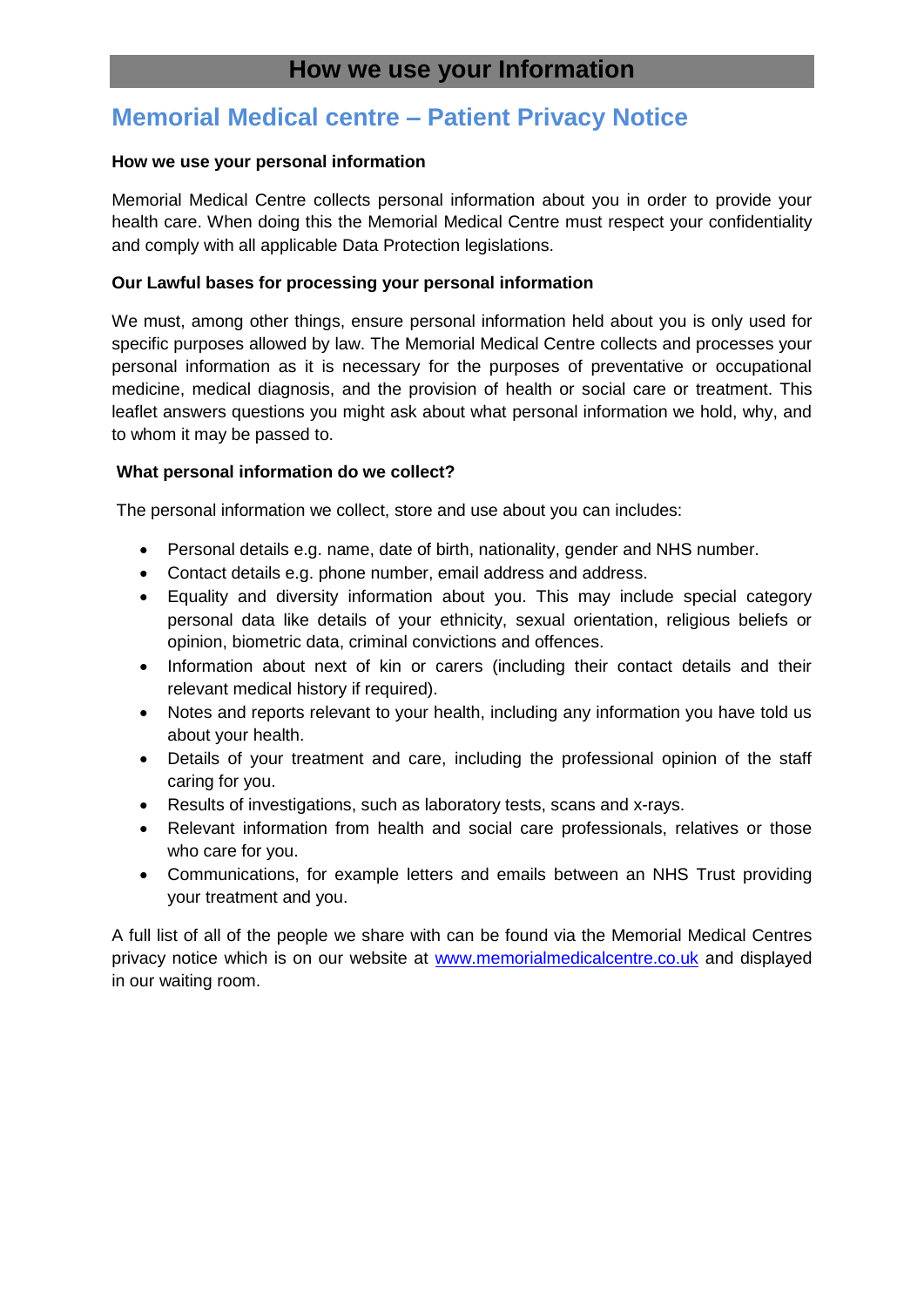# **What we can use your personal information for?**

We can use your personal information to:

- Provide you with health or social care.
- Help other organisations provide you with health or social care.
- If you agree, to help other organisations provide you with other public services.
- Communicate with you and if appropriate your next of kin, about your care.
- Carry out internal audits and monitor the care we provide to ensure it is of the highest standard.
- Monitor equality and diversity.
- We may use anonymised data to help train and educate our staff. Should we use identifiable personal data we would always obtain your consent.
- Respond to complaints.
- Respond to queries from regulators like NHS Digital, the Care Quality Commission, the General Medical Council, the Audit Commission, the Nursing & Midwifery Council and the Health Service Ombudsman.
- Conduct legal claims or seek legal advice.
- Provide information to national registries that systematically collect data about particular conditions to help research which is only undertaken when consent is given.

#### **How do you store my records?**

Personal information may be stored electronically on a computer system and/or manually in a paper record form. When you arrive for an appointment, staff may check your details with you to ensure that our records are accurate. To assist with this, we ask that you notify us promptly of any changes to your personal details e.g. contact address, contact phone number, email address, next of kin etc.

#### **Sharing your personal data**

Your personal data will only be disclosed to those who have a genuine need to know and who agree to keep your information confidential. For your direct care we often share information with:

- GP federations and out of hours providers.
- NHS hospitals e.g. NHS Trusts and NHS Foundation Trusts.
- Organisations that deliver NHS services outside of hospital e.g. NHS Community Health Trusts, Social Care Partnership Trust, and the Mental Health providers for Swale.
- Private sector organisations that deliver NHS care in your area such as Virgin e.g. private hospitals, dentists, opticians, pharmacists.
- Voluntary sector organisations that deliver NHS care e.g. charities such as Wisdom Hospice and Demelza.
- Local authorities such as Kent County Council e.g. if social workers are part of the Care Team, education services, children's services, housing or benefit offices.
- Organisations that provide diagnostic tests.
- Solicitors for claims etc. but we will always obtain your written consent first.
- The police for legal purposes.
- Organisations that provide support health services such as running vaccination and awareness clinics at our practices.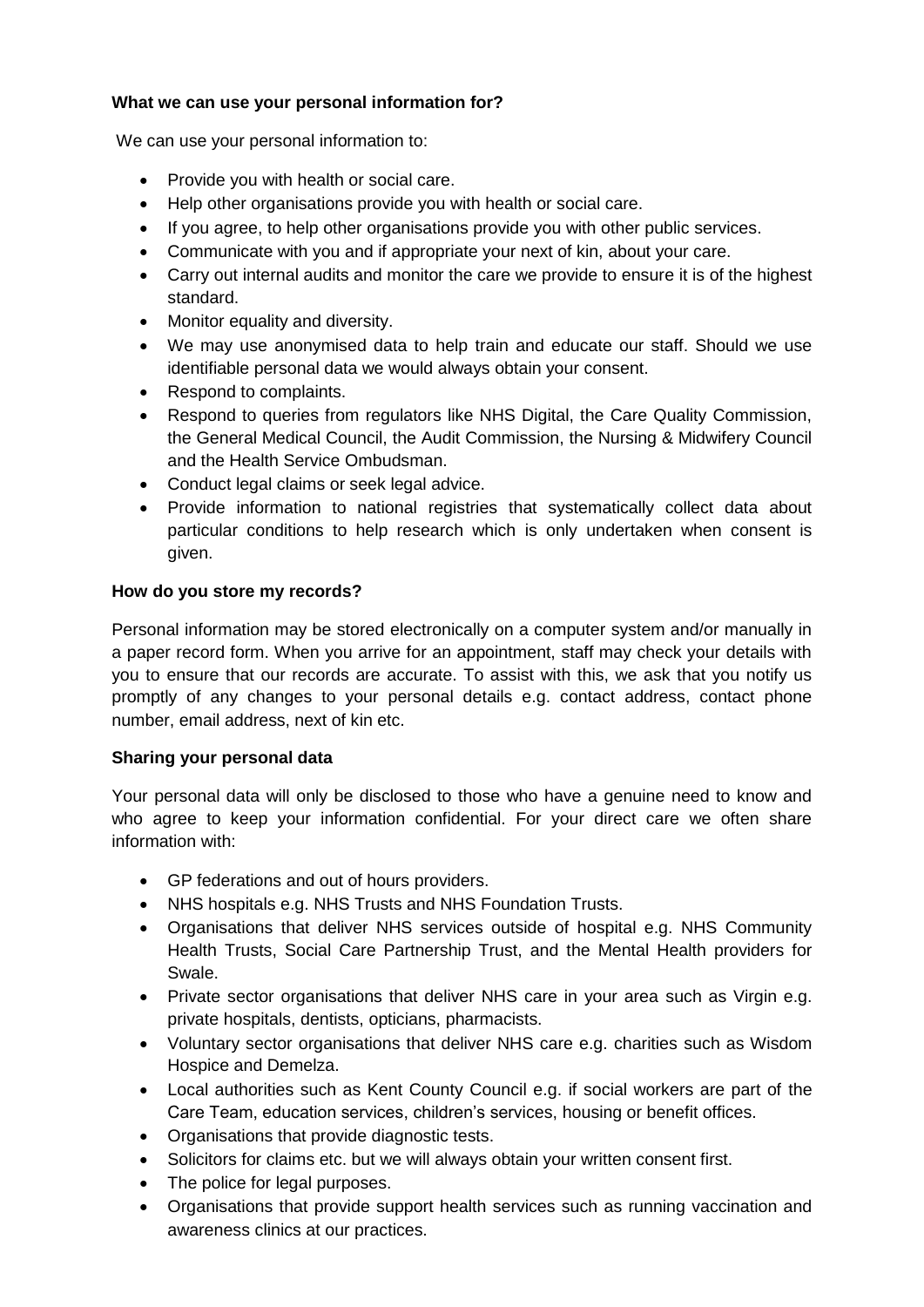Organisations that provide ambulance services e.g. NHS Ambulance Trusts and Secamb.

# **Do you share my personal information with third parties or non NHS agencies?**

We may need to share your personal information with organisations that provide back office support to the Practice in its delivery of services. These organisations are known as data processors. These organisations are only able to use your personal information in accordance with the Practices' instructions and applicable laws:

- IT suppliers.
- Telephone services suppliers.
- Suppliers of web hosting services.
- Suppliers that we use to develop and improve the technology we use, including our website and electronic patient records.

# **Can my personal information be shared without my consent?**

Your personal information may not be shared without your consent except in a number of limited circumstances when we are legally bound to do so to provide health and social care, for example:

- Where there is a danger of harm to a child or vulnerable adult.
- As a result of a court order.
- When it is absolutely necessary for the prevention or detection of crime or the apprehension or prosecution of offenders.
- Reporting notifiable infection diseases.
- Where there are serious risks to the public or staff.

The above may only take place when there is a clear legal basis to use your personal information. All these uses help to provide better health and social care for you, your family and future generations. Confidential patient information about your health and care is only used like this where allowed by law.

Most of the time, anonymised data is used for research and planning so that you cannot be identified in which case your confidential patient information isn't needed.

The Memorial Medical Centre is also working with NHS Digital to ensure compliance with the National Opt-out programme on the use of NHS data from 2020. You have a choice about whether you want your confidential patient information to be used in this way. If you are happy with this use of information you do not need to do anything.

If you do choose to opt out your confidential patient information will still be used to support your individual care. To find out more or to register your choice to opt out, please visit [www.nhs.uk/your-nhs-data-matters](http://www.nhs.uk/your-nhs-data-matters) or call 0300 303 5678; there you will:

- See what is meant by confidential patient information.
- Find examples of when confidential patient information is used for individual care and examples of when it is used for purposes beyond individual care.
- Find out more about the benefits of sharing data.
- Understand more about who uses the data.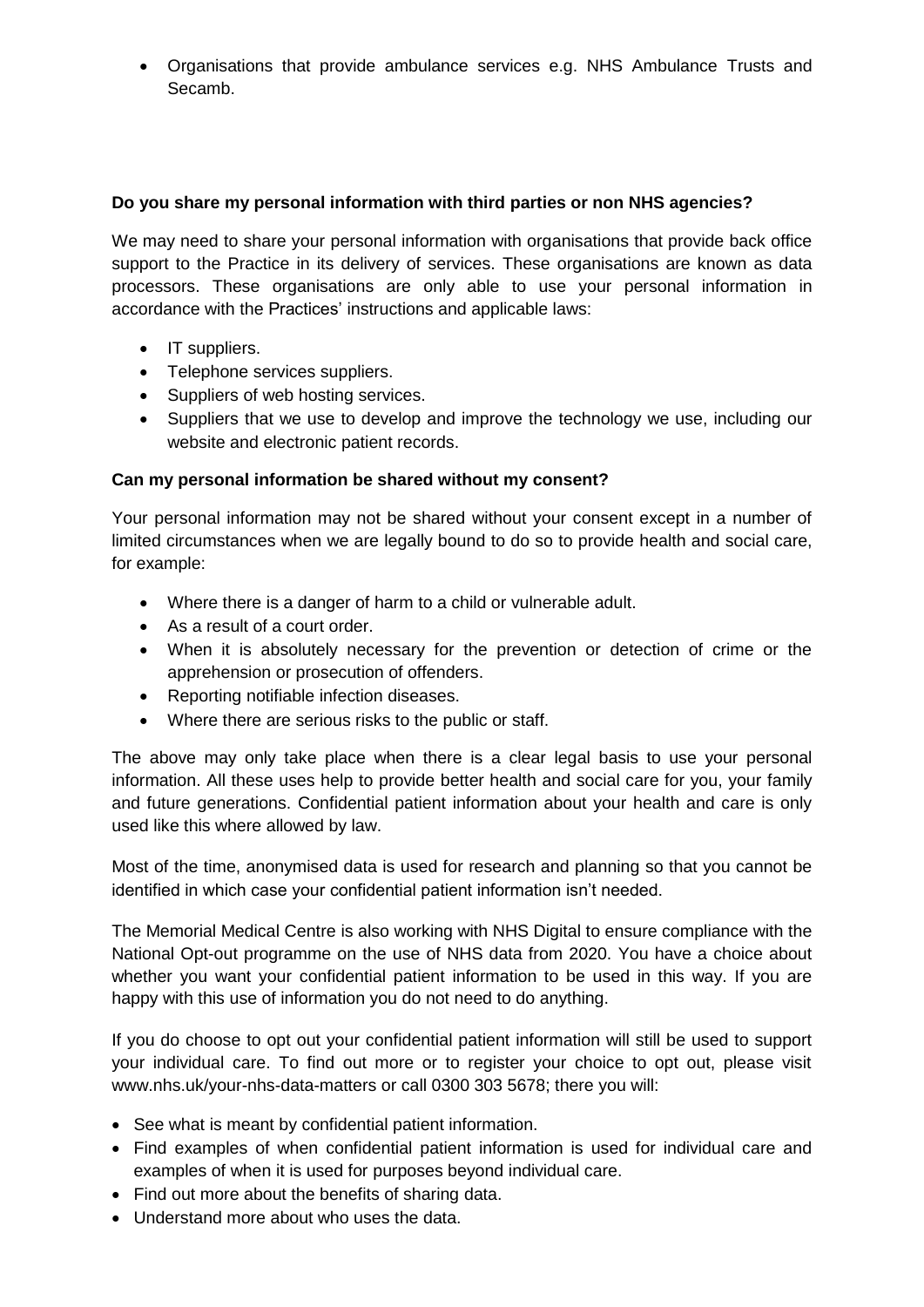- Find out how your data is protected.
- Be able to access the system to view, set or change your opt-out setting.
- Find the contact telephone number if you want to know any more or to set/change your opt-out by phone.
- See the situations where the opt-out will not apply.

You can change your mind about your choice at any time.

Personal information being used or shared for purposes beyond individual care does not include your personal information being shared with insurance companies or used for marketing purposes as any of these would only be used in this way with your explicit permission.

# **What if I change my mind after giving my consent for sharing or use of my information?**

You have the right to restrict the use of your personal information in instances where your consent is needed for us to share your personal information; unless it is in relation to providing you with direct health and social care services or where the exceptional conditions above apply.

You can refuse or change your mind at any time about your consent; however this may affect the healthcare that is available to you. You can change your mind, but please inform us, so we can update our records.

#### **Risk stratification**

Risk stratification is a mechanism used to identify and subsequently manage those patients deemed as being at high risk of requiring urgent or emergency care. Usually this includes patients with long-term conditions, e.g. cancer. Your information is collected by a number of sources, including the Memorial Medical Centre; this information is processed electronically and given a risk score which is relayed to your GP who can then decide on any necessary actions to ensure that you receive the most appropriate care.

#### **Invoice validation**

Your information may be shared if you have received treatment to determine which Clinical Commissioning Group (CCG) is responsible for paying for your treatment. This information may include your name, address and treatment date. All of this information is held securely and confidentially; it will not be used for any other purpose or shared with any third parties.

#### **Retention periods**

In accordance with the NHS Codes of Practice for Records Management, your healthcare records will be retained for 10 years after death, or if a patient emigrates, for 10 years after the date of emigration.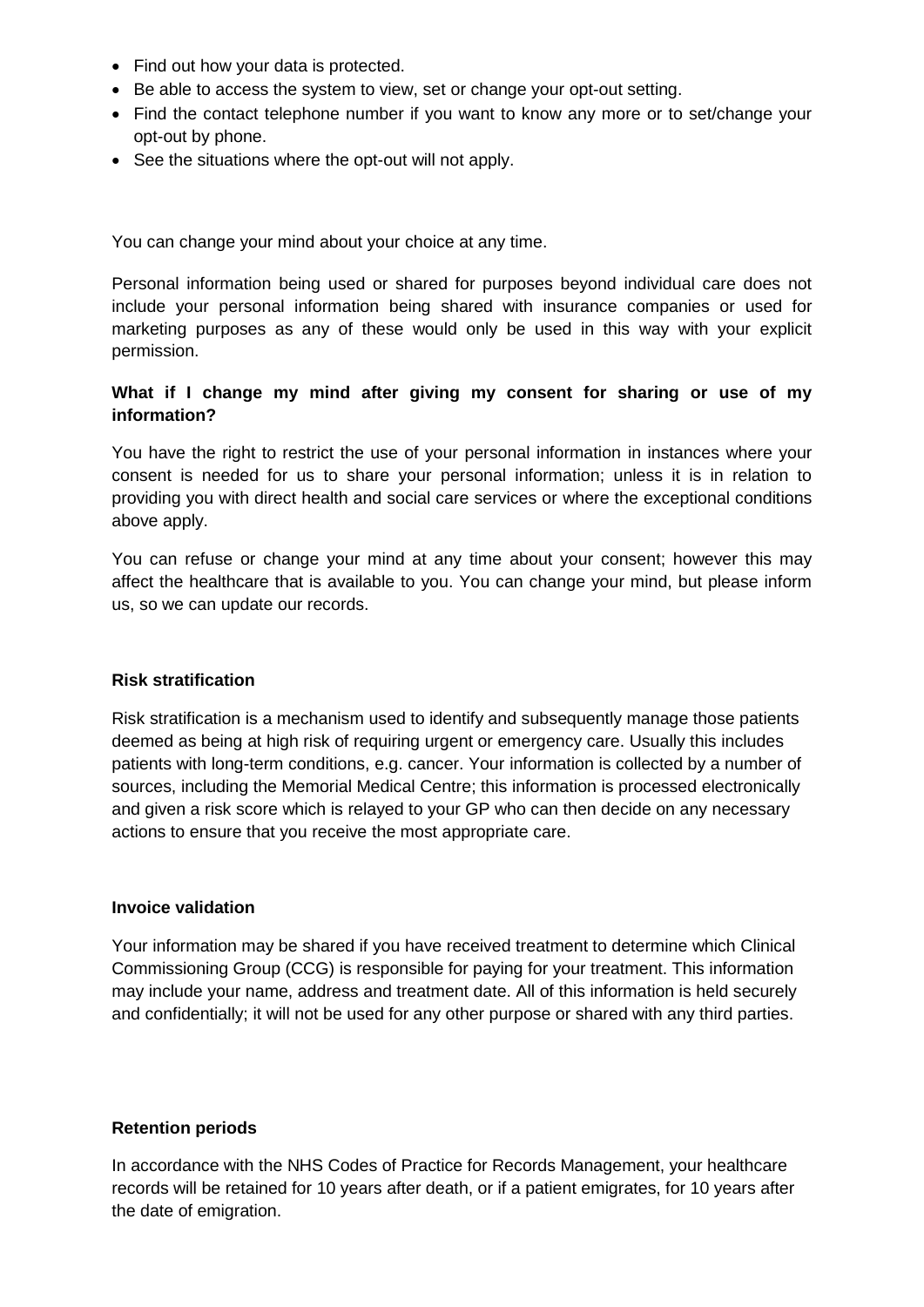## **How do you keep my records confidential?**

Everyone working within the Memorial Medical Centre has a legal duty to keep information about you confidential. There are strict codes of conduct in place to ensure your personal information is safe, whether it is on paper or computer. Staff must abide by:

- All applicable data protection legislations such as the EU General Data Protection Regulation 2016 and Data Protection Act 2018.
- Common Law Duty of Confidence.
- NHS Code of Confidentiality

# **Can I get a copy of my records?**

You have a right under the Data Protection legislations to access your medical records or authorise a representative to do so. Personal information may be withheld if we believe it could harm your physical or mental health. We would prefer your request in writing if possible but will accept verbal requests if necessary: please contact us via our email at [memorialmedical@nhs.net](mailto:memorialmedical@nhs.net) or by writing into the surgery at the below address:

Memorial Medical Centre, Bell Road, Sittingbourne, Kent ME10 4XX

# **What other rights do I have?**

You have the right to request that personal information about you that is factually incorrect be rectified by being amended or supplemented with additional information. Any information you do not agree with (but is not factually incorrect), we will make a note on your records of the point which you have drawn to our attention.

# **How can I complain about the way the Memorial Medical Centre handles my personal information?**

If you are unhappy with the way we have dealt with your personal information please contact the Practice in the first instance and then the Kent and Medway Clinical Commissioning Group Data Protection Officers' team at [mccg.northkentgpdataprotection@nhs.net](mailto:mccg.northkentgpdataprotection@nhs.net) or via the Practice name at the address at the end of this leaflet. You also have the right to complain directly to the Information Commissioner in relation to data protection. The contact details are also at the end of this leaflet.

It is important to note that the General Practitioner (GP) record, usually held at the General Practice, is the primary record of care and that the majority of other services must inform the GP through a discharge note or a clinical correspondence that a patient has received care. This record is to be retained for the life of the patient plus at least ten years after death. The GP record transfers with the individual as they change GP throughout their lifetime.